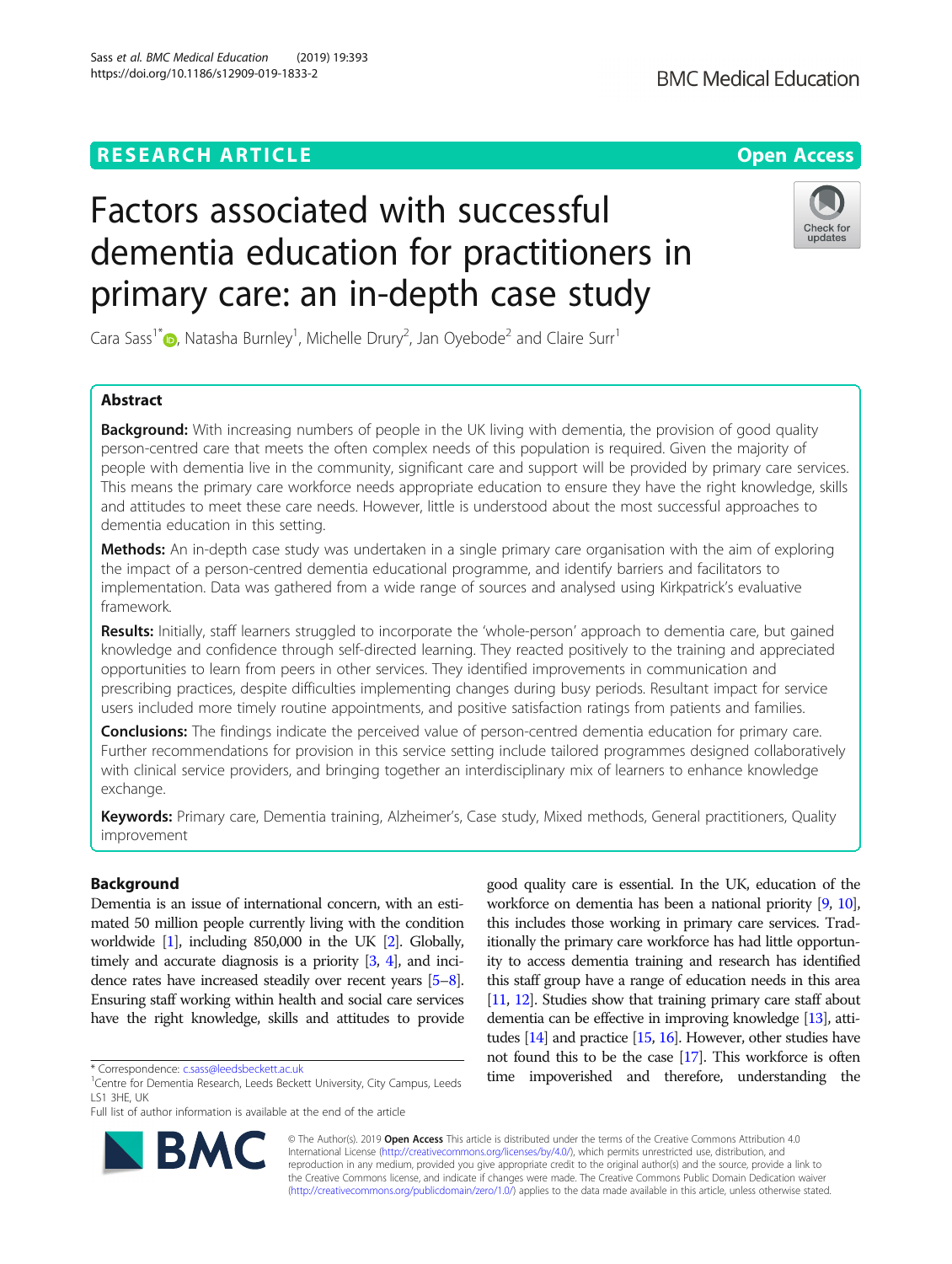characteristics of training most likely to lead to successful outcomes is required.

## **Objective**

The objective of the primary care case study described in this paper was to understand the impact of a personcentred dementia educational programme on staff reactions, learning, behaviour and outcomes for patients, and to identify barriers and facilitators to provision of effective dementia education in this primary care setting. The specific research questions were:

- (1) What models of dementia education and training were being adopted? [[18\]](#page-6-0)
- (2) How did staff perceive the training? [[19](#page-6-0)]
- (3) How did the training impact on staff knowledge, attitudes and practices?
- (4) How did people with dementia and their family members experience care in sites where staff had received training?
- (5) What were the specific barriers and facilitators to effective training implementation?

The case study was part of a wider study, the 'What Works in Dementia Education and Training?' (What Works?) study [\[20](#page-6-0)] which aimed to explore the components of effective dementia education and training for the health and social care workforce and identify barriers and facilitators to implementation. The study comprised three distinct components or 'work packages': (i) a review of the literature on the design, delivery and impact of dementia training; (ii) an on-line survey of existing training and education being provided to health and social care staff across the UK and a survey of staff who had undertaken these programmes to examine the effects as well as barriers and facilitators to implementation; and (iii) in-depth case studies of best-practice examples of dementia training across a range of service settings. The ten in-depth case studies included three mental health trust sites, three acute hospital sites, three social care sites and one primary care site. Each type of site had distinctive characteristics due to its context. This paper reports data from the primary care site.

## Method

Case study sites were approached based on their responses to the online training audit. Responses were scrutinised against predetermined training quality criteria developed from findings of the systematic literature review [\[21\]](#page-6-0) (e.g. component of face-to-face delivery, more than 8 hours' total duration) and how well the programme content mapped onto the subjects and learning outcomes within the gold standard 'Dementia Training Standards Framework' (formerly known as the 'Dementia Core Skills

Education and Training Framework') [[22](#page-6-0), [23\]](#page-6-0). Training had to have been delivered to a sufficient number and range of staff to ensure the opportunity to implement learning to effect practice. There were nine primary care respondents to the audit and six of these outlined programmes that satisfactorily met the quality criteria; however, all six sites were either unresponsive to contact or declined to take part. Survey responses had also been returned by third-party organisations, such as higher education institutions (HEIs) and private organisations, who provided dementia training to health and social care staff. A number of these indicated that they provided dementia training to the primary care workforce. Three of these met the quality criteria. We therefore approached these training organisations and asked them to facilitate contact with sites where they had provided training to one or more members of staff. Using this approach, four general practice (GP) sites were approached to take part. Only one of these sites responded to communication from the study team; they agreed to take part in December 2016.

The case study site comprised a consortia of GP practices covering two Clinical Commissioning Group (CCG) areas in England and more than 360,000 registered patients. The consortium had established a primary care-led Memory Assessment Service (MAS) with the aim of improving timely access to assessment and diagnosis and supporting continuity of post-diagnostic support and care. The service had negotiated a bespoke distance-learning Postgraduate Certificate, addressing dementia assessment, diagnosis and interventions, which was provided by a Higher Education Institution. At the time of the evaluation 24 staff were involved in the service including 11 GPs, 2 diagnostic nurses and 1 pharmacy diagnostician who had received the training, two GPs who were undertaking the training and additional staff not requiring training (e.g. clerical or non-qualified staff).

Impact of training was assessed using the four levels of Kirkpatrick's evaluative framework [[19\]](#page-6-0):

- 1. Reactions; reactions to, and opinions of, the training;
- 2. Learning; the extent of staff learning (including knowledge, attitudes and confidence); based on selfreport;
- 3. Behaviour; self-reported behaviour change in staff;
- Outcomes; results of training for patients and family members, reported by patients and family members using short survey cards; and selfreported staff outcomes (i.e. stress, burden) based on focus group data.

Data collection took place between February and May 2017. Staff and training facilitator participants were identified and approached via discussion with the organisation's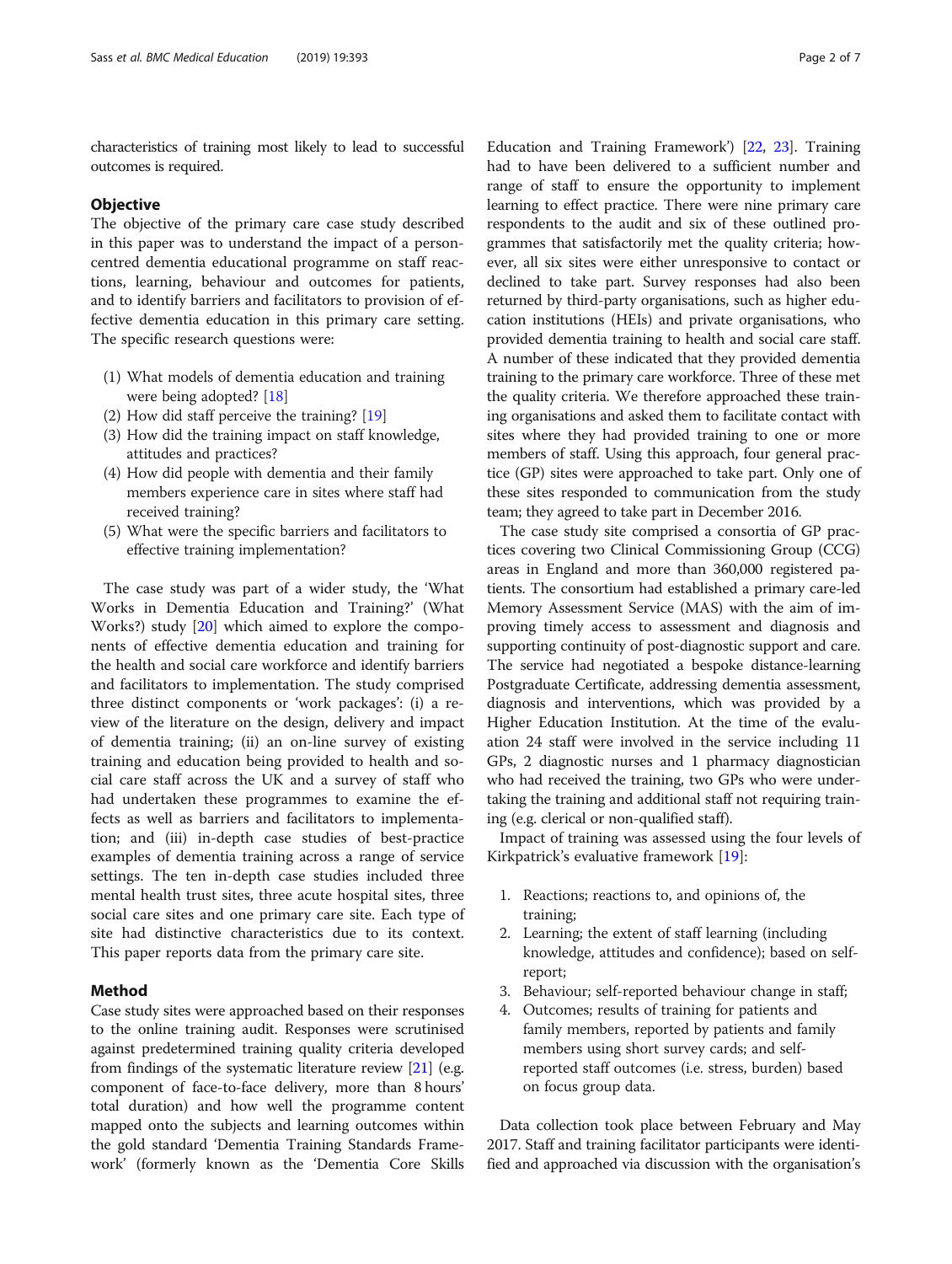training lead, who was the person responsible for the initial survey response. All gave written, informed consent to take part.

Data collection consisted of a focus group with 8 primary care staff (6 GPs, a practice nurse and a pharmacist) who had already completed the Postgraduate Certificate training, semi-structured interviews with the training lead (also the service manager) who had been involved with commissioning and development of the training; a training facilitator from the HEI that provided the training, and a mentor, whose role was to oversee development of clinical competence. It was not possible to interview staff members both pre- and post- training as this did not take place during the data collection period. In addition, all 8 participants completed questionnaires concerning barriers and facilitators to implementing their training in practice using an adapted version of the Theoretical Domains Framework of behaviour change [\[24](#page-6-0)]. People living with dementia and their families were asked to report their experience of the service using short, anonymous, satisfaction survey cards containing four Likert-scale and open-ended questions. The cards were distributed by GPs and Nurses during MAS clinics, sealed in envelopes and returned to the study team via post. Nine patients and family members completed the cards.

Focus group and interview data for the full set of case study sites were analysed using template analysis, which is an approach to thematic analysis that permits inclusion of a priori themes based on theoretical literature as well as the generation of themes through inductive coding of the research data with data management assisted through the use of NVivo [\[25\]](#page-6-0). The major a priori theme headings were imposed ('top-down' codes) from our pre-conceived evaluative framework. These were Features of Training (including design and delivery) (Reactions, Learning, Be-haviour, Outcomes [[19](#page-6-0)], Barriers and Facilitators to implementation). Relevant sections of data were coded according to this framework. Material under each heading was then analysed inductively to derive sub-themes. A sample of three initial transcripts were simultaneously coded by all in the team, and coding compared and discussed to enable development of an agreed coding framework. A further six transcripts were then coded and consensus meetings held to discuss and agree coding on any areas of difference. Once the final analytic template was agreed all remaining transcripts were coded using this, by one of the research team.

## Results

The results are presented under the top-down headings with sub-themes reflected in the text of each section.

## Features of training

The Postgraduate Certificate (PG Cert) was available nationally to any graduate health professional working in an appropriate role within primary care. It was developed by a University in collaboration with experienced primary care Practitioners from the study site and input from secondary care MAS clinical specialists. The aim was to create specialist primary care practitioners who could undertake dementia diagnosis and prescribing, and signpost to relevant post-diagnostic support, in accordance with the criteria for 'practitioners with a specialist interest in dementia', developed by the Royal College of General Practitioners [\[26\]](#page-6-0). The support of and accreditation by a Higher Education institution in development and delivery of the programme was felt by the training lead to add credibility and appeal to practitioners by offering a University qualification upon completion.

The programme was delivered via blended learning, with learning materials and exercises predominantly delivered online, alongside face-to-face training days and compulsory practice-based learning within a MAS or similar. Online engagement incorporated real time tutorials and discussion. Learners were assigned a local, experienced, MAS practice mentor (e.g. local MAS consultant) for the duration of their studies. The programme consisted of two 12-week, formally assessed, modules (module one on assessment and diagnosis and module two on postdiagnostic care). The assessments included written assignments, an online examination and development of clinical practice portfolios. The programme was underpinned by a person-centred, whole-person philosophy of dementia care. As the programme was national, participants could be from multiple services.

Table [1](#page-3-0) shows the percentage of learning outcomes met by the PG Cert programme, across the covered subject areas within the Dementia Core Skills Education and Training Framework [\[22](#page-6-0)]. The Framework contained 14 subject areas across three Tiers. Tier 1 (1 subject) is dementia awareness aimed at all staff working in any role, Tier 2 (12 subjects) is for staff who have regular contact with people with dementia and Tier 3 (13 subjects) for those with leadership roles. Coverage of each subject area was determined from responses to the national survey of training providers (work package 2) which had been completed by the participating HEI. The respondent indicated which individual learning outcomes were covered within each subject area and tier of the Dementia Training Standards Framework. This was converted to a percentage to reflect the proportion of learning outcomes covered by the programme.

## Reactions

Staff reactions to the programme were consistently positive, stating they found the course relevant and engaging and appreciated the flexibility of its organisation. The opportunity to learn from students working in other disciplines and services was also appreciated and this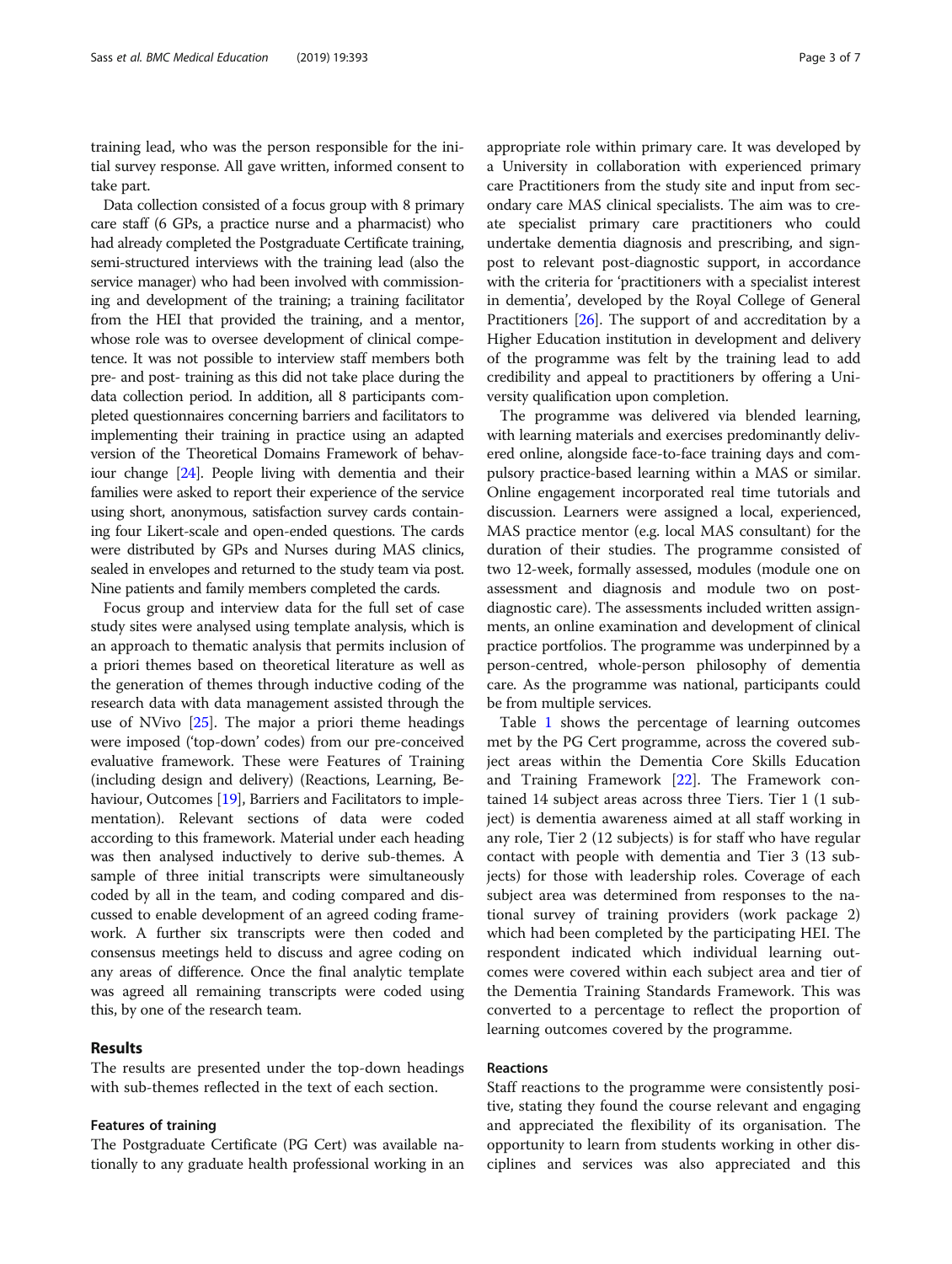<span id="page-3-0"></span>

|         |  |  | Table 1 Mapping of learning outcomes to SFH framework |
|---------|--|--|-------------------------------------------------------|
| modules |  |  |                                                       |

| Subject area                                                 | Tier 1 | Tier 2 | Tier 3 |
|--------------------------------------------------------------|--------|--------|--------|
| Dementia Awareness                                           | 73%    | N/A    | N/A    |
| Dementia identification,<br>assessment & diagnosis           | N/A    | 100%   | 83%    |
| Dementia risk reduction<br>and prevention                    | N/A    | 0%     | 0%     |
| Person-centred dementia care                                 | N/A    | 25%    | 0%     |
| Communication, interaction<br>and behaviour in dementia care | N/A    | 56%    | 0%     |
| Health & wellbeing<br>in dementia care                       | N/A    | 75%    | 0%     |
| Pharmacological interventions<br>in dementia care            | N/A    | 100%   | 56%    |
| Living well with dementia<br>and promoting independence      | N/A    | 8%     | 0%     |
| Families and carers as<br>partners in dementia care          | N/A    | 75%    | 0%     |
| Equality, diversity and<br>inclusion in dementia care        | N/A    | 0%     | 0%     |
| Law, ethics and safeguarding<br>in dementia care             | N/A    | 0%     | 0%     |
| End of life dementia care                                    | N/A    | 0%     | 0%     |
| Research and Evidence-based<br>practice in dementia care     | N/A    | 0%     | 0%     |
| Leadership in transforming<br>dementia care                  | N/A    | 0%     | 0%     |

variety of perspectives was felt to contribute to improvements in their service.

"I was really inspired by what was going on in other parts of the country, the dementia friendly communities and all that sort of thing" (FG Participant 002)

Staff indicated the teaching approaches were easy to follow and they felt well supported by academic facilitators. They described the online component as 'lonely' at times, but less so when engaging in virtual tutorials and hands-on activities. Some found the volume of work surprising, particularly after a break from formal education. However, programme facilitators believed that the depth was necessary for the postgraduate level qualification. They also stressed the importance of self-motivation in focusing on relevant content. The participating mentor responded positively to the structure of student assessment, which offered flexibility within well-defined competencies.

"I only have good things to say, really. It was very, very broad based reading that was required and I think the mentees had to do a lot of very relevant

reading, I would say and very broad … I would say the coursework, really, was very extensive and covered everything we ever needed to address".

(Practice mentor)

The workload placed considerable demands on the mentors, but they appreciated the opportunity to access their own peer support and reflect on challenges.

## Self-reported learning

The underpinning principles of the PG Cert emphasised holistic understanding of dementia and dementia care. Staff learners reported finding this challenging to grasp, especially during reflective exercises, as this was not a perspective adopted in previous medical training. In terms of diagnostic approaches, staff felt overwhelmed by the perceived complexities of the diagnostic criteria, and the breadth of information they were encouraged to consider in order to make a diagnosis. Staff felt they had gained knowledge in this area especially, and that this had changed their attitudes and approach to assessment and diagnosis in this context.

"[It's] quite easy to see how people's perceptions of their approach has changed … I think broadly, one of the main things that came out of that was for a GP of the change in attitudes and the change in perception of their approach."

## (Training Facilitator)

The staff believed that their learning had helped them to signpost patients to other services and treatments. They reported that they had gained confidence in giving timely diagnosis and advice, initiating treatment for their patients and supporting family members, in place of referring to secondary care services.

"And as a resource for your colleagues. They'll often ask you what to do about somebody who they would probably have had to refer and wait whereas we can say 'why don't you try this' or even prescribe"

## (FG Participant 03)

Learners reported gains in dementia-specific knowledge from completing assignments, but felt that improved attitudes and confidence developed from practical application.

## Self-reported behaviour change

Staff were asked about the ways in which training had changed the way they behaved in practice. In particular,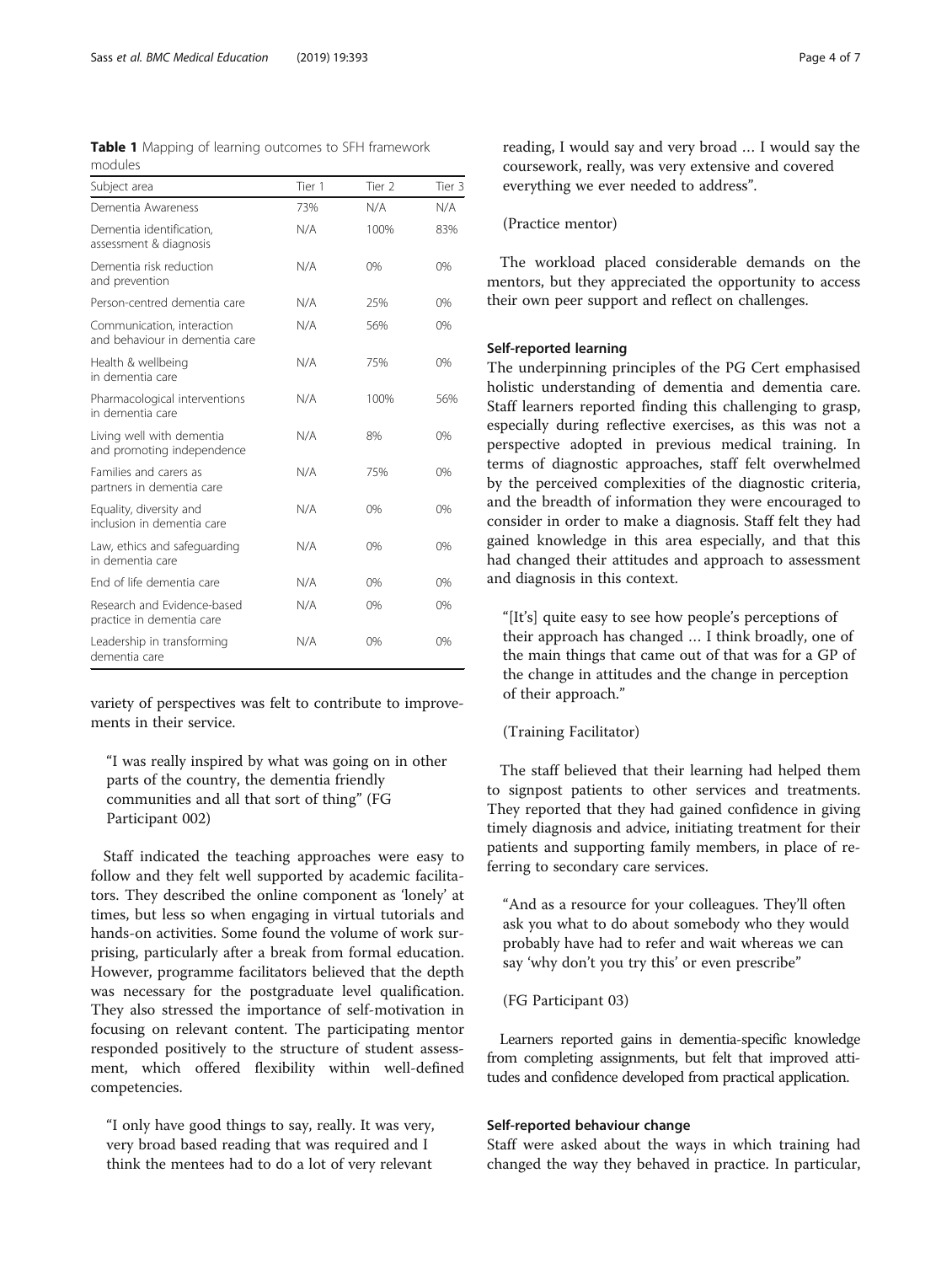they reported an improvement in the way they communicated with people with dementia:

"You might write things down more. Start with much simpler questions. Don't try and –even when visiting like residential homes, get down on the level of the person. Make sure they can hear you. Just ask one question at a time and give them a chance to answer themselves instead of asking somebody else" (FG Participant 06)

In addition, they gave examples of employing more respectful terminology:

"It's very tiny, tiny little words, for example before I did the training I would say 'a demented patient'. Now I wouldn't dream of saying that, it's a person with dementia." (FG Participant 01)

Some also reported giving greater consideration to prescribing practices around anti-psychotic medication and medicines management by patients:

"But it's even things like 'once daily' isn't it? You know that you'll go for something that is easier – so that if they've got a carer coming in, the carer only has to come in once … stopping unnecessary ones."

(FG Participant 01)

The strict time limitations placed upon clinic appointments were reported as a barrier to the application of knowledge in practice.

"Yes so while in our consultations we have 45 minutes or whatever it is and you haven't got time to use all of those things that you learn but it's sitting there in your head and … of how you interact with people in the assessment clinic I think"

(FG Participant 03)

Learners also reported cascading information to colleagues within the service, meaning their own learning had an impact more widely.

"We share it between ourselves but we also share with other practice colleagues"

(FG Participant 03)

"I did a talk to my GP colleagues, nurses and health assistants and now the last couple of weeks the health assistants have actually come up to see me off their own back and said can we sit in the dementia clinic to actually have an idea about what you do … "

(FG Participant 06)

## Self-reported outcomes

The training programme provided the primary care staff with the ability to deliver a different service to patients seeking dementia diagnosis, as reported by participants during the focus group:

"I mean I think I felt I was treating them differently post education. I felt more able to talk to them in general and about how they might be managing say their diabetes or something. You hadn't really thought how hopeless it is if your memory's not good, trying to remember to eat or to remember your medication or whatever. So I think it made a big difference..."

(FG Participant 01)

They believed their model provided a better service than patients would receive in secondary care using examples such as a waiting time of 3–4 weeks compared to the national targets of 6 weeks.

This perspective of the better quality service in primary care was echoed by the consultant mentor and organisational lead:

"[these patients are] very happy with the service that they have received"

(Practice Mentor)

People accessing the MAS supported these views, reporting consistently high levels of satisfaction:

"I feel I'm cared for well. The team understand the condition and treat me well" (Satisfaction card respondent)

"I am very pleased with the care and attention provided"

(Satisfaction card respondent)

## Barriers and facilitators

A number of barriers and facilitators to completing and implementing training were identified. Barriers included: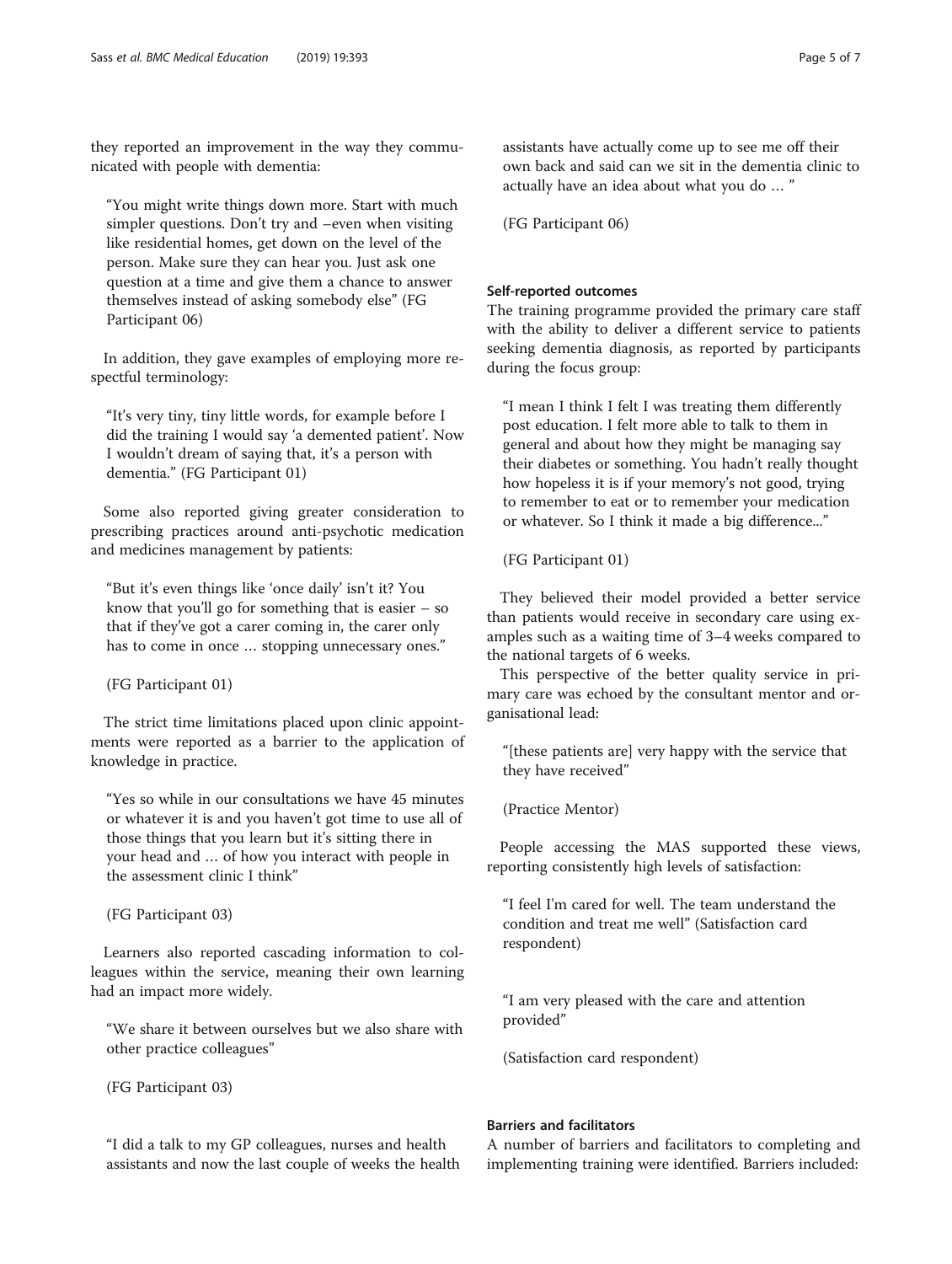- The required volume of work and time commitment, which had been a surprise to some learners;
- Distance learning feeling lonely despite the tutorial opportunities;
- The challenges of adjusting to learning in a different way for learners who had been used to a biomedical rather than person-centred focus during their medical training;
- Lack of time for study and to provide practice mentorship;

Facilitators included:

- Learning with and from a diverse peer group who supported each other;
- The incentives of the University-run course carrying credibility and academic credit;
- Learners' perceptions of the development of their own knowledge, skills, and capabilities, were an incentive to further learning.

## Discussion/conclusions

The educational programme illustrated in this case study draws upon a number of components highlighted in the wider dementia education literature as likely to lead to effective training implementation for primary care practitioners, such as pairing online learning with face-to-face facilitator interaction, and teaching which incorporates reflective discussion and opportunities for practical, hands-on learning [\[21](#page-6-0)].

The programme was generally well received by learners with an identified strength being the collaborative development of the programme between a University and primary care practitioners, meaning it was tailored to practitioner and clinical needs. In spite of the emphasis on person-centred approaches in contemporary dementia training, this approach was new to the majority of learners and, whilst challenging, was described as providing a helpful perspective. This suggests it may be beneficial to introduce a person-centred perspective into medical education [[27](#page-6-0), [28](#page-6-0)], with some existing pockets of good practice in evidence [\[29\]](#page-6-0).

This evaluation revealed numerous positive outcomes in terms of staff knowledge, and both learners and mentors identified specific examples of positive changes in individual practitioner behaviours and service-level approaches. The primary care-led MAS offered by this consortia, underpinned by the training, is innovative and patients indicated they were satisfied with their timely, local access to diagnosis and support. Importantly secondary care practitioners supported this model. Those accessing the service also reported satisfaction with the quality of care that they received.

There are some case study limitations. Although the study team took considerable lengths to identify and make contact with suitable participating sites, only one primary care site consented to take part. However, this particular primary-care based MAS provides a novel example of utilising specialist practitioner training and education to facilitate effective migration of memory services from secondary care settings into primary care. A further limitation arose from inability to collect data from directly observing training sessions, or quantitatively assessing learning through pre- and post-training measures of dementia-related knowledge acquisition, as no training was taking place during the data collection period. Therefore, data relied on self-report and analysis of the hard-copy training materials. Likewise, evidence of behaviour change is derived from self-reports, as direct observations of care practice that were employed in the other case studies in other settings during this research could not be used in this case study due to the nature of the primary care environment.

## Key recommendations

- Developing programmes for primary care through collaboration between training providers and clinical services ensures they meet learning needs;
- Medical training on dementia should include person-centred approaches;
- While there was a clear appeal of accredited provision to primary care practitioners, the workload associated with a formal education programme requires consideration, since this was noted as challenging for both learners and mentors;
- Learning alongside peers from other services and roles may be beneficial for sharing alternative care models and approaches.

#### Abbreviations

CCG: Clinical Commissioning Group; HEI: Higher Education Institution; MAS: Memory Assessment Service; PG Cert: Post Graduate Certificate

#### Acknowledgements

We would like to thank all of the participating sites and individuals who gave their time freely to take part in this research. We would like to thank the members of the lay advisory group who provided insight and advice on study design, materials, analysis and dissemination. We would like to thank Sahdia Parveen, Sarah Smith, Andrea Capstick, Alison Dennison, Sarah Burden and Andrew Hart for their involvement in study design, management and/or data analysis.

#### Authors' contributions

CSs approached and conducted data collection at the participating site, contributed to analysis and interpretation of interview data and was lead author of this manuscript. NB conducted data collection at the site, analysed and interpreted interview and satisfaction card data and was a contributor in writing the manuscript. MD contributed to the design and delivery of the overall project and assisted in completing a revised version of the manuscript. JO was the case study lead and was responsible for study design, oversaw the selection and recruitment of eligible sites, contributed to analysis and interpretation of focus group interview data, and was a